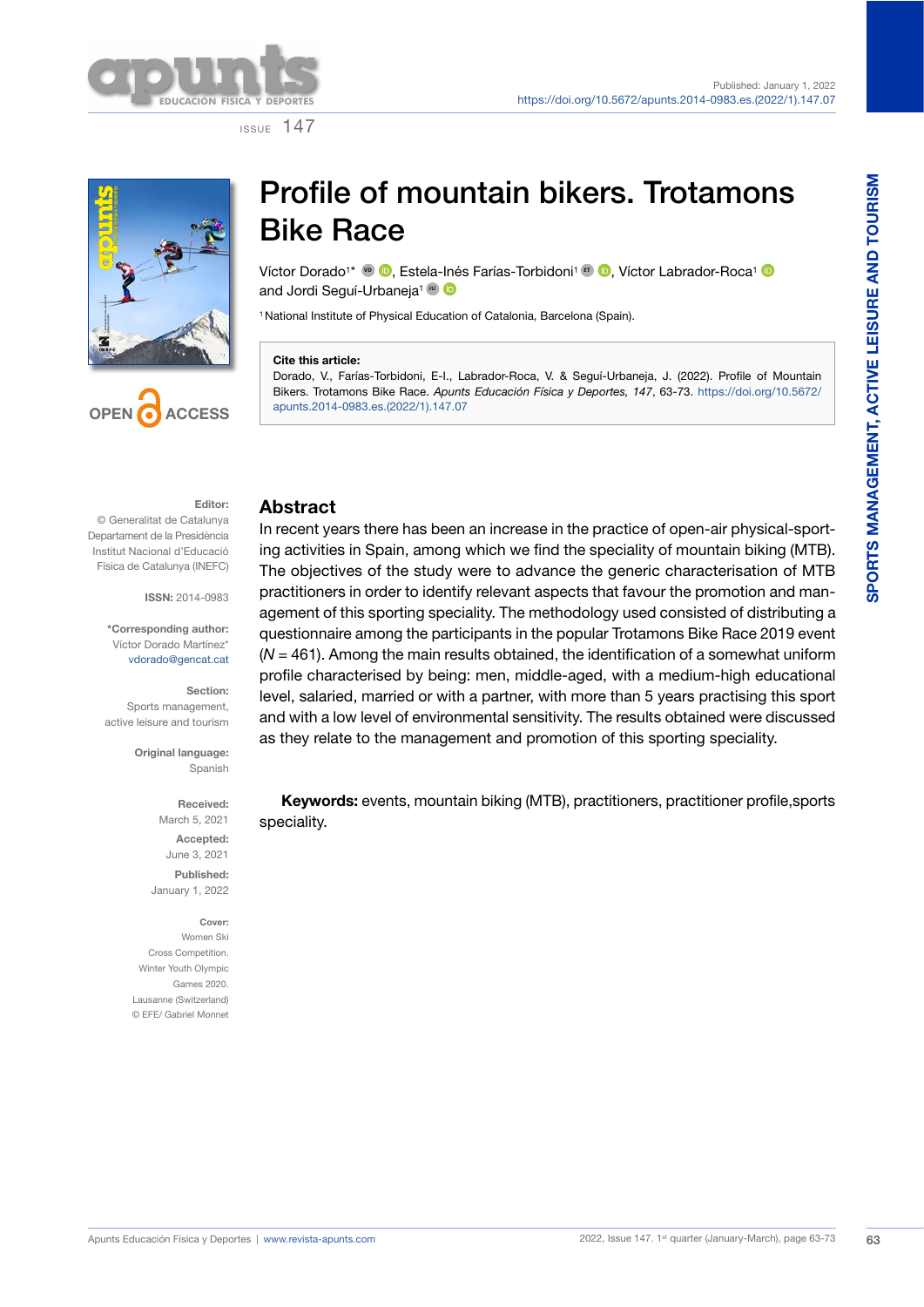### **Introduction**

Mountain biking (MTB) is a cycling speciality undertaken in a natural environment with a mountain bike (RFEC, nd).

During the last two decades, there has been a change in the perception of physical-sports activities in the natural environment by the general population. Practices that were previously the reserve of minority groups, have, in a few years, come to be seen as one more alternative for the active use of free time. As a result of this expansion, there have been significant changes, not only in social behaviour, but also in the perception and effect that this type of activity has on the natural environment (Inglés et al., 2016; Luque-Gil, 2011; Olivera and Olivera, 1995; Sans and Inglés, 2021).

It is worth mentioning that, according to the data available in the latest survey of sporting habits in Spain (MECD, 2015), it is estimated that more than 53% of the Spanish population regularly practices some type of physical-sports activity, of whom almost 46% usually do it outdoors. Data which, in this case, agrees with the figures published in the latest Eurobarometer (European

Commission, 2018), especially for the practice of physicalsporting activities in the open air, which places Spain, with 53%, in third position, behind Finland (67%) and Austria (54%). On the other hand, according to data from the Ministry of Education and Vocational Training (MECD, 2015), more than 63% of those surveyed living in Spain declared that they have a bicycle at home. Therefore, it is not surprising to find cycling (in all its variants) among the four most practised types of sport, at 38.7%, ahead of swimming (38.5%), hiking/mountaineering (31.9% ) and running (30.4%).

One more example of the relevance of mountain biking can be found in the proliferation of sporting events that include this sport. As an example, as shown in Figure 1, see the increase in the number of events registered on one of the most popular web pages for the publicising of this type of sporting event nationwide. While the number of events registered was 62 in 2010, by 2019 this number reached some 1,800, which represents an annual growth rate (CI) of 52%, with peaks in the years 2011 and 2013, with an increase of around 153% and 172%, respectively.



### **Figure 1**

*Evolution and annual increase (%) of mountain biking (MTB) events in Spain.*

Source: produced internally, based on data provided by the Runedia website (2019).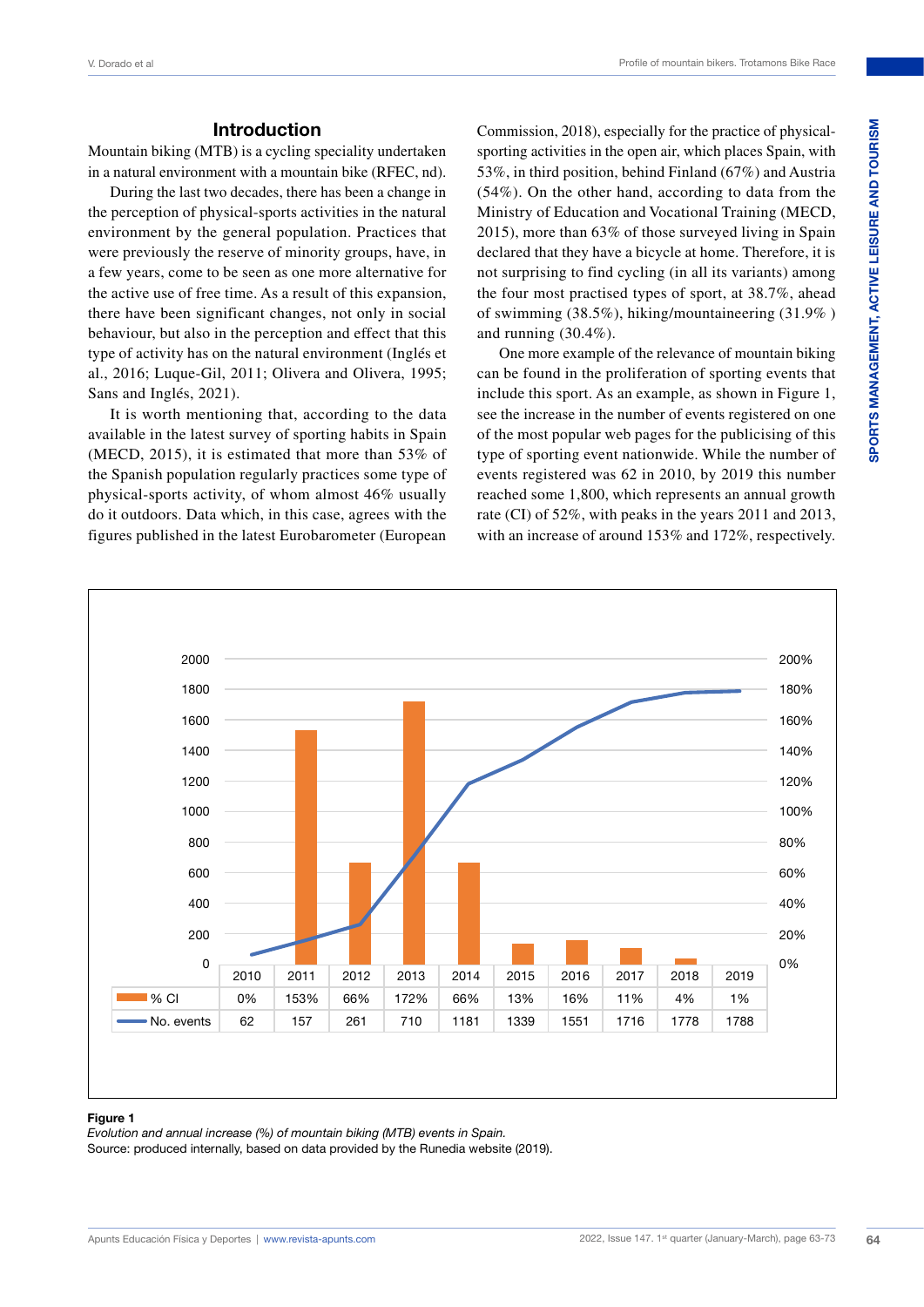At a more specific level, and with respect to the study of the practitioners themselves, it is worth highlighting the existence of a varied group of studies that have tried to advance the knowledge of this sporting speciality by addressing various aspects, such as: identification of the main motivations for practising or participating in events by the practitioners of this sporting specialty (Bordelon and Ferreira, 2019; Getz and McConnell, 2011; Kruger et al., 2016; Santos et al., 2016; Taylor, 2010), or the environmental consequences caused by the practice of this speciality (Evju et al., 2021; Farías-Torbidoni, 2015; Morey et al., 2002; Mueller et al., 2018; Newsome and Davies, 2009; Pickering et al., 2011), in addition to the classification of the health benefits that can come from this sport (Roberts et al., 2018).

At this point, it is worth highlighting the diversity of results found in the study of the motivations for participating by authors such as Santos et al. (2016), Taylor (2010), Bordelon and Ferreira (2019), Getz and McConnell (2011) and Kruger et al. (2016). While the studies by Santos et al. (2016) and Taylor (2010) into the motivations for participating in general do not agree with each other, possibly due to the use of different methodologies (quantitative and qualitative), they do do so when compared with the results obtained by Bordelon and Ferreira (2019), Getz and McConnell (2011) and Kruger et al. (2016) into the analysis of the motivations derived from the participation in MTB events.

From a more global perspective, it is also interesting to highlight the studies carried out by Cessford (1995), Seguí-Urbaneja et al. (2020) and Rejón-Guardia et al. (2020), which, despite having been carried out in different contexts (international, regional and national) and in different years, provide interesting data on age, gender, years of experience and even frequency of practice, with special relevance to the presence of certain constants such as a clear predominance of male bikers with a medium-high level of training and with a weekly frequency of practice of between once and twice.

However, despite the existence of a large number of studies, at both the international and national level, there are few studies that have addressed in depth the identification of the generic profile of these practitioners at the national level, so important when deploying any type of promotional or commercial activity policy for this sport, especially for the speciality of mountain biking.

Starting from here, the objectives that were set in the performance of this study were to advance the characterisation of the generic profile of MTB practitioners, specifically their motivation, habits and preferences in practicing and participating in sporting events, and to identify aspects relevant to the promotion and management of this sports speciality.

### **Methodology**

This research was based on performing a survey of habits, motivations and preferences. This survey was carried out during the 16th edition of the popular Trotamons Bike Race - Fraga event, in 2019, in the on-line format, using the Kobotoolbox platform, in two languages (Catalan and Spanish). The survey was sent to the 1096 people signed up for that race once the event was finished. The link on the Kobotoolbox platform was available for ten days after the event. During this period, two reminders were sent to the participants. 461 answered questionnaires were obtained, a response rate of 42%.

The survey model used was structured taking into account three dimensions: sociodemographic characteristics (gender, age, education, occupation, habitual place of residence, family situation, number of minor children at home, environmental awareness and sensitivity), sports practice habits (years of practice, sports initiation, sporting experience, federative relationship, physical condition, frequency of training and practice of other sports and specialities), and motivation and preference for practice and participation in events (motivation for practice, participation in events, preferences in route design and importance and satisfaction in services and equipment). The validation of the questionnaire was carried out using expert judgement (consisting of three people) who assessed using a Likert scale (1 totally disagree - 5 totally agree) the lack of ambiguity and the relevance of all the questions included in the initial survey version. There were a total of 22 questions in the final version of the survey.

This study received the approval of the Ethical Committee for Clinical Research (CEIC) of the Sports Administration of Catalonia, as number 09/2019/CEICEGC. All the people who participated in the study did so voluntarily, being informed of and accepting the confidential processing of their responses which is subject to the guarantees of Organic Law 3/2018, of December 5, on the Protection of Personal Data and guarantee of digital rights.

The data obtained were transformed and coded using the SPSS program, version 25.0. The data analysis was based on the application of descriptive statistical analysis according to characteristics and distribution (normality test) of the various variables: frequencies, mean, maximum and minimum values, median, interquartile range (IQR).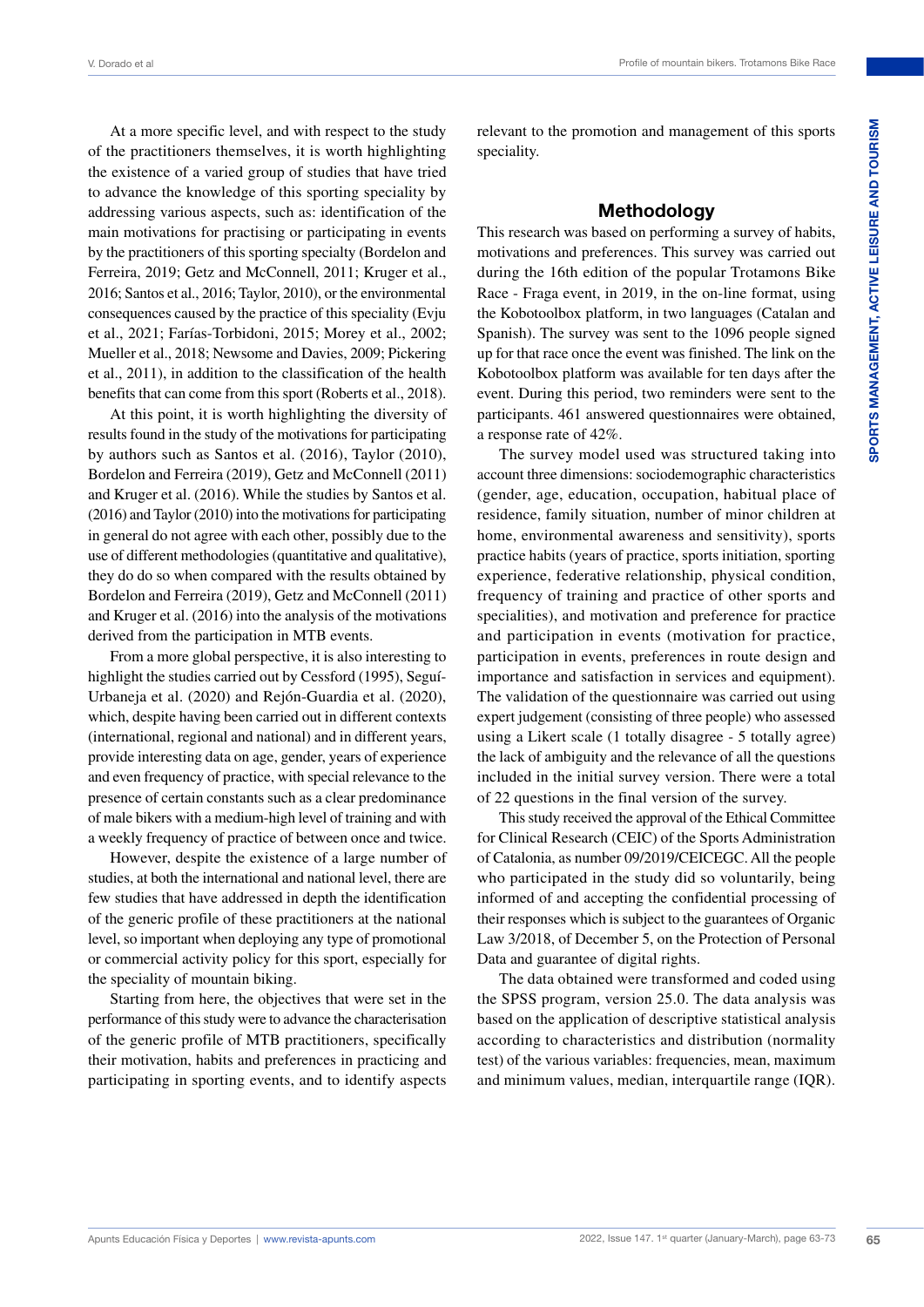# SPORTS MANAGEMENT, ACTIVE LEISURE AND TOURISM **SPORTS MANAGEMENT, ACTIVE LEISURE AND TOURISM**

### **Results**

### **Sociodemographic characteristics**

Table 1 shows the results for the sociodemographic characteristics of mountain bikers. A predominance of the male gender (94.4%) was observed over the female (5.6%), with 43.4% in the age range from 36 to 45 years, and with a mean age of 43.49 (8.97) years. In turn, a profile was identified of a high educational level (36.4% having been to university), an employee (57.9%) and habitually residing in Catalonia (61.6%). As for the family situation, the most common was that of married or with a partner (79.8%) with a median number of minor children at home of 1.00 [0.00-2.00].

In terms of environmental awareness and sensitivity, more than 67.2% considered that their practice did not produce any impact on the environment. On the other hand, we found that 32.9% believed that mountain biking events did produce some type of impact, these being split into two levels: 25.6% believed that the impact produced was minimal and should not be considered. On the other hand, 7.2% showed the need to consider the impacts that could arise from the practice. Likewise, 27.5% of the practitioners were able to detect during the event various actions to minimise the impact carried out by the Trotamons Bike Race organisation, with waste management as the most highly valued action among practitioners, at 13.2%.

### **Table 1**

*Sociodemographic characteristics of mountain bikers.*

| Variable                           | $N = 461$  | Total           |
|------------------------------------|------------|-----------------|
| Gender                             |            |                 |
| Male (%)                           | 435        | 94.4            |
| Female (%)                         | 26         | 5.6             |
| Age                                |            |                 |
| $16-25(%)$                         | 13         | 2.8             |
| 26-35 (%)                          | 61         | 13.2            |
| 36-45 (%)                          | 200        | 43.4            |
| 46-55 (%)                          | 149        | 32.3            |
| 56-65 (%)                          | 34         | 7.4             |
| >65(%)                             | 4          | 0.9             |
| Age (years). Mean (SD)             | 461        | 43.49<br>(8.97) |
| <b>Education</b>                   |            |                 |
| Primary school (%)                 | 58         | 12.6            |
| Secondary school (%)               | 91         | 19.7            |
| Baccalaureate - FP (%)             | 144        | 31.2            |
| University undergraduate (%)       | 118        | 25.6            |
| Postgraduate studies - masters (%) | 44         | 9.5             |
| Postgraduate studies - PhD (%)     | 6          | 1.3             |
| Occupation                         |            |                 |
| Student (%)                        | 12         | 2.6             |
| Unemployed (%)                     | $\sqrt{2}$ | 0.4             |
| Public employee (%)                | 84         | 18.2            |
| Employee (%)                       | 267        | 57.9            |

Note. Continuous data are expressed as mean (SD) or median (IQR) depending on their distribution.

SD = standard deviation; IQR = interquartile range. (\*) These values were calculated for an *n* = 151.

(\*\*) These values were calculated for an  $n = 122$ .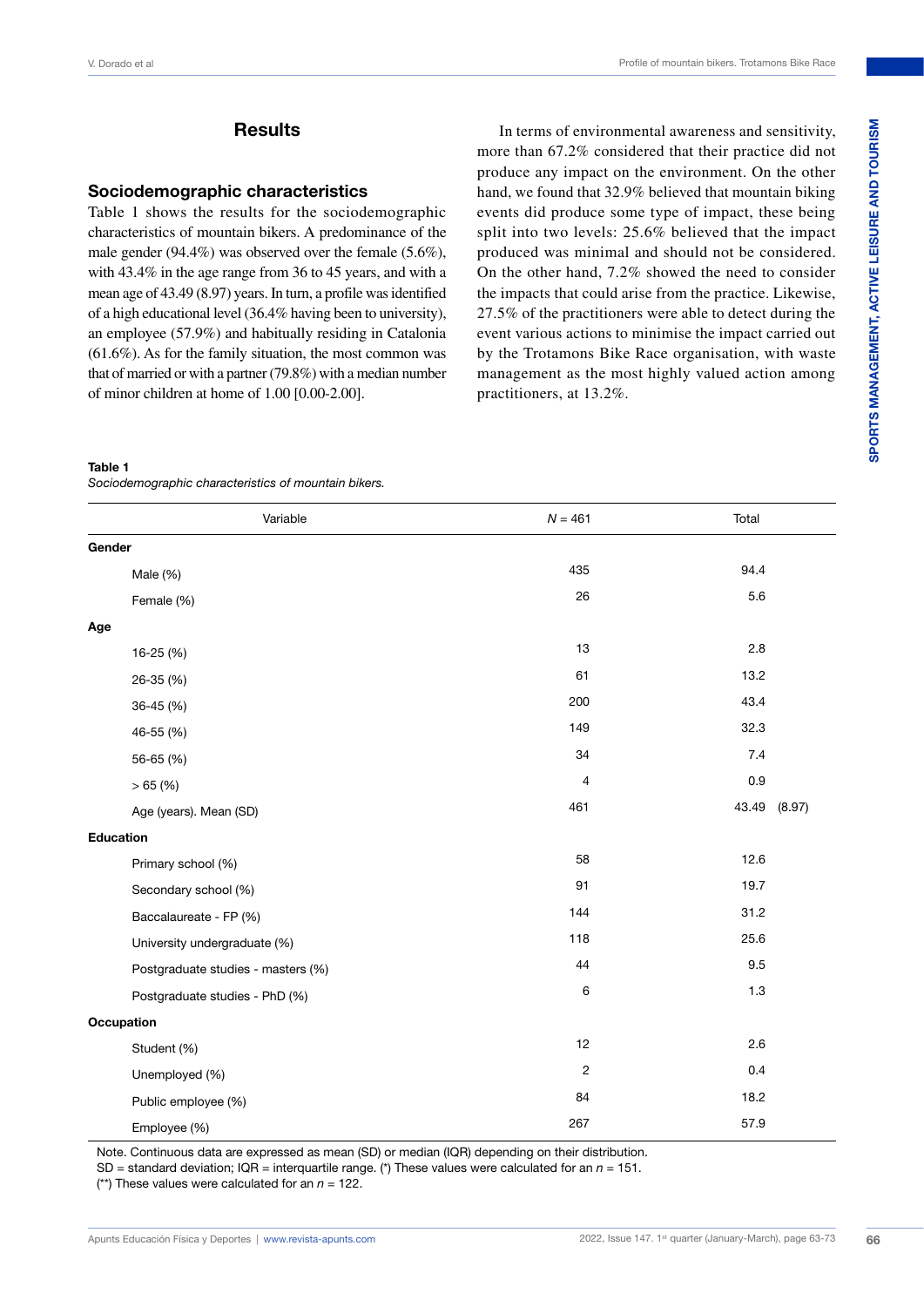### **Tabla 1** (Continued)

*Sociodemographic characteristics of mountain bikers.*

| Variable                                | $N = 461$      | Total   |               |
|-----------------------------------------|----------------|---------|---------------|
| Business owner - self-employed (%)      | 87             | 18.9    |               |
| Stay-at-home partner (%)                | 1              | 0.2     |               |
| Retired (%)                             | $\overline{7}$ | 1.5     |               |
| Other (%)                               | 1              | 0.2     |               |
| Place of residence                      |                |         |               |
| Aragon (%)                              | 125            | 27.1    |               |
| Catalonia (%)                           | 284            | 61.6    |               |
| Other autonomous communities (%)        | 49             | 10.6    |               |
| Other countries (%)                     | 3              | 0.7     |               |
| <b>Family situation</b>                 |                |         |               |
| Single (%)                              | 62             | 13.4    |               |
| Married or with a partner (%)           | 368            | 79.8    |               |
| Widowed (%)                             | $\overline{2}$ | 0.4     |               |
| Divorced - separated (%)                | 22             | 4.8     |               |
| Other (%)                               | $\overline{7}$ | 1.5     |               |
| Number of minor children at home        |                |         |               |
| Less than 1 (%)                         | 187            | 40.7    |               |
| 1(%)                                    | 111            | 24.1    |               |
| 2(%)                                    | 140            | 30.4    |               |
| More than 2 (%)                         | 22             | 4.8     |               |
| Children under 18 (children). I [IQR]   | 460            | 1.00    | $[0.0 - 2.0]$ |
| Environmental awareness and sensitivity |                |         |               |
| Impacts                                 |                |         |               |
| Think not (%)                           | 310            | 67.2    |               |
| Think so (low level) (%)                | 118            | 25.6    |               |
| Think so (to be considered) (%)         | 33             | 7.2     |               |
| Minimisation of impacts (organisation)* |                |         |               |
| Yes $(\% )$                             | 127            | 27.5    |               |
| No (%)                                  | 24             | 5.2     |               |
| Minimisation actions detected**         |                |         |               |
| Waste management (%)                    | 60             | 13.2    |               |
| Organiser information (%)               | 14             | 3.1     |               |
| Organisation staff (%)                  | 14             | 3.1     |               |
| Refreshments (%)                        | 12             | 2.6     |               |
| Signage (%)                             | 8              | 1.8     |               |
| Trail selection (%)                     | 7              | 1.5     |               |
| Other (%)                               | $\overline{7}$ | $1.5\,$ |               |

Note. Continuous data are expressed as mean (SD) or median (IQR) depending on their distribution.

SD = standard deviation; IQR = interquartile range. (\*) These values were calculated for an *n* = 151.

(\*\*) These values were calculated for an  $n = 122$ .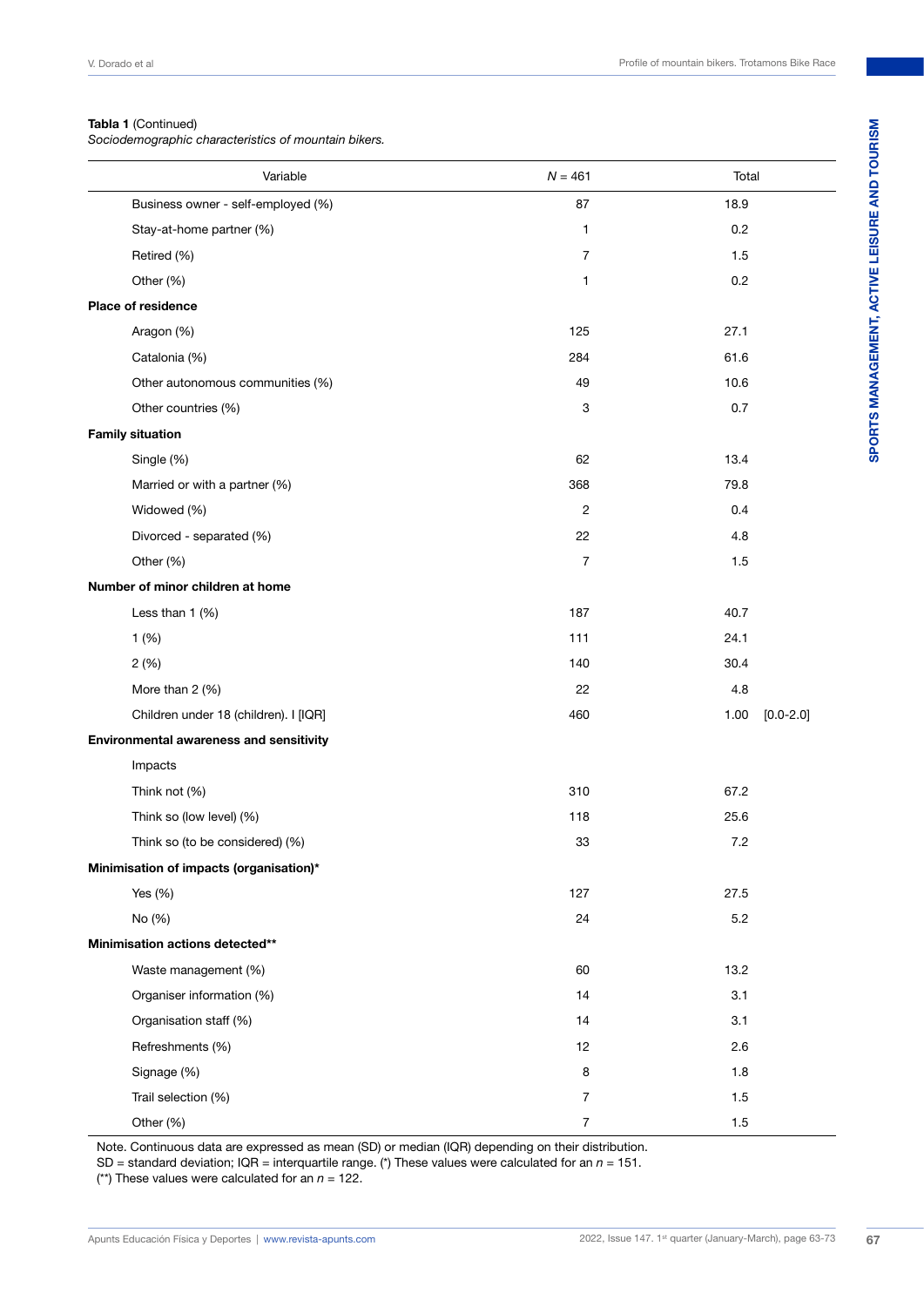### **Sports practice habits**

Table 2 shows the data gathered in the study on the sporting habits of mountain bikers. Among the main results found, the fact that more than 95% of the cyclists surveyed stated that they were regular practitioners of this sporting speciality stood out, with a median experience of 8.00 [5.00-15.00] years of practice, of whom 72.9% said they had been doing it for more than 5 years.

Likewise, and in relation to previous experience in the practice of sports activities, 15.2% of users had changed from road cycling to mountain biking. Thus, in reference to physical activity experiences prior to mountain biking, the majority of users stated that they had done other sports (74.6%). However, 25.4% declared that they started directly in mountain biking.

As for federation membership, a high percentage of membership was observed, 43.6% to be exact, of whom some had more than one federation license; A total of four different federations were found of which the practitioners who participated in the survey were members. These were: the Royal Spanish Cycling Federation (RFEC), Catalan Cycling Federation (FCC), Spanish Federation of Mountain and Climbing Sports (FEDME) and the International Cycling Union (UCI).

On the other hand, the answers obtained in the physical condition question revealed that 61.2% of the practitioners considered themselves at an intermediate level, with a mean of 2.87 (0.68) on a scale going to 5. In this respect, the practitioners recorded a median of 2 [2-3] weekly training sessions linked to the practice of mountain biking. 49.7% were in the range of 1-2 weekly training sessions while 40.3% were in the range of 3-4 training sessions.

Among the most practised sports and specialities were found road cycling, with the highest representation, at 28%; mountain racing (TR, trail running) in second place, at 14.9%, followed by fitness, swimming and mountaineering/mountain climbing, at 11.1%, 9.9% and 9.8%, respectively.

### **Table 2**

*Sporting habits of the practitioners.*

| Variable                                                 | $N = 461$ | Total                    |
|----------------------------------------------------------|-----------|--------------------------|
| <b>Regular practitioner</b>                              |           |                          |
| Yes $(\%)$                                               | 442       | 95.9                     |
| No (%)                                                   | 19        | 4.1                      |
| <b>Time practising</b>                                   |           |                          |
| Less than 1 year (%)                                     | 24        | 5.2                      |
| More than 1 year (%)                                     | 437       | 94.8                     |
| Between 1-3 years (%)                                    | 62        | 13.4                     |
| Between 4-5 years (%)                                    | 39        | 8.5                      |
| More than 5 years (%)                                    | 336       | 72.9                     |
| < 1 year of practice (months). M <sub>e</sub> [IQR]      | 22        | $[4.00 - 9.25]$<br>7.00  |
| > 1 year of practice (years). M <sub>e</sub> [IQR]       | 439       | $[5.00 - 15.00]$<br>8.00 |
| <b>Came to MTB from cycling</b>                          |           |                          |
| Yes $(\%)$                                               | 73        | 15.8                     |
| No (%)                                                   | 388       | 84.2                     |
| Experience in physical activities before mountain biking |           |                          |
| Yes $(\%)$                                               | 344       | 74.6                     |
| No (%)                                                   | 117       | 25.4                     |
| <b>Federation member</b>                                 |           |                          |
| Yes $(\%)$                                               | 201       | 43.6                     |
| No (%)                                                   | 260       | 56.4                     |

Note. Continuous data are expressed as mean (SD) or median (IQR) depending on their distribution. SD = standard deviation; IQR = interquartile range. (\*) These values were calculated for an *n* = 213. (\*\*) These values were calculated for an *N* = 685.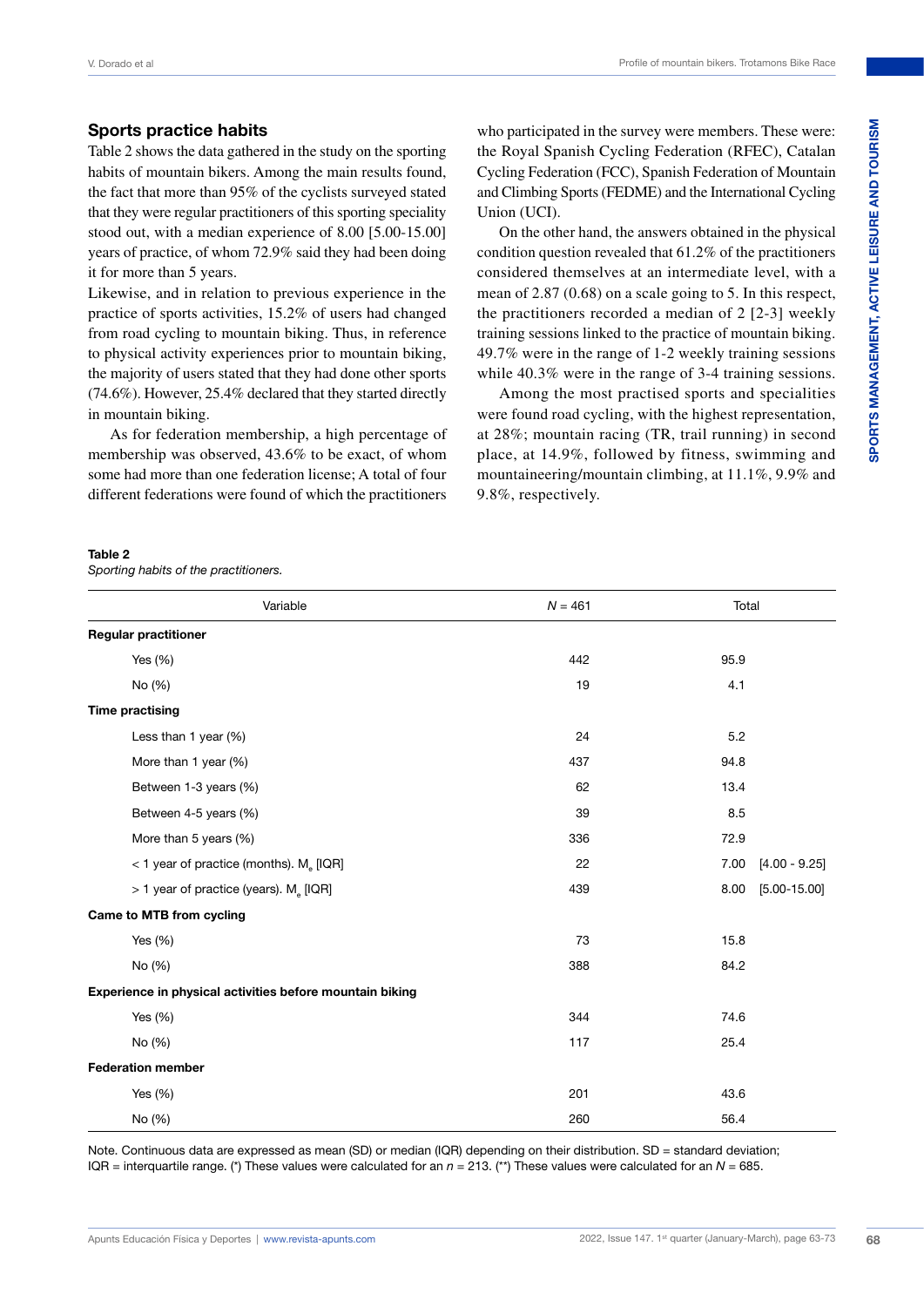### **Table 2** (Continued)

*Sporting habits of the practitioners.*

| Variable                                                          | $N = 461$ | Total                   |
|-------------------------------------------------------------------|-----------|-------------------------|
| Federation type*                                                  |           |                         |
| Royal Spanish Cycling Federation (RFEC) (%)                       | 138       | 29.9                    |
| Catalan Cycling Federation (FCC) (%)                              | 39        | 8.5                     |
| Spanish Federation of Mountain Sports and Climbing<br>(FEDME) (%) | 18        | 3.9                     |
| International Cycling Union (UCI) (%)                             | 18        | 3.9                     |
| Physical condition                                                | 461       |                         |
| Beginner (%)                                                      | 10        | 2.2                     |
| Amateur (%)                                                       | 105       | 22.8                    |
| Intermediate (%)                                                  | 282       | 61.2                    |
| Expert (%)                                                        | 61        | 13.2                    |
| Performance (%)                                                   | 3         | 0.7                     |
| Physical condition (Likert 1-5 scale). Mean (DT)                  | 461       | 2.87<br>(0.68)          |
| <b>MTB training frequency (per week)</b>                          |           |                         |
| Less than $1$ $(\%)$                                              | 9         | 2.0                     |
| $1-2(%)$                                                          | 229       | 49.7                    |
| $3-4(%)$                                                          | 186       | 40.3                    |
| $5-6(%)$                                                          | 33        | 7.2                     |
| $7-8(%)$                                                          | 3         | 0.6                     |
| More than $8$ (%)                                                 | 1         | 0.2                     |
| Weekly MTB training sessions. M. [IQR]                            | 461       | 2.00<br>$[2.00 - 3.00]$ |
| Practice of other sports and specialties**                        |           |                         |
| Cycling (%)                                                       | 192       | 28.0                    |
| Mountain running (%)                                              | 102       | 14.9                    |
| Fitness (%)                                                       | 76        | 11.1                    |
| Swimming (%)                                                      | 68        | 9.9                     |
| Mountaineering/mountain climbing (%)                              | 67        | 9.8                     |
| Skiing (%)                                                        | 57        | 8.3                     |
| Paddle (%)                                                        | 41        | 6.0                     |
| Other (%)                                                         | 82        | 12.0                    |

Note. Continuous data are expressed as mean (SD) or median (IQR) depending on their distribution. SD = standard deviation; IQR = interquartile range. (\*) These values were calculated for an *n* = 213. (\*\*) These values were calculated for an *N* = 685.

### **Motivation and preference for practice and participation in events**

For motivation, two questions were taken into account, both valued on a scale of 1 to 5. In the first, a list of statements that justified the love of mountain biking was scored. In the second, the main motivation that had led the practitioner to take up the sporting event were assessed.

In the breakdown of the answers given to both questions, it was found that the motivation for the practice most valued by the practitioners were: the enjoyment of practising the sport, with a score of 4.55 (0.66). In second position, at 4.54 (0.63) was improvement in health and fitness. Finally, in third and fourth position, related to psychological health, were the motivation of disconnection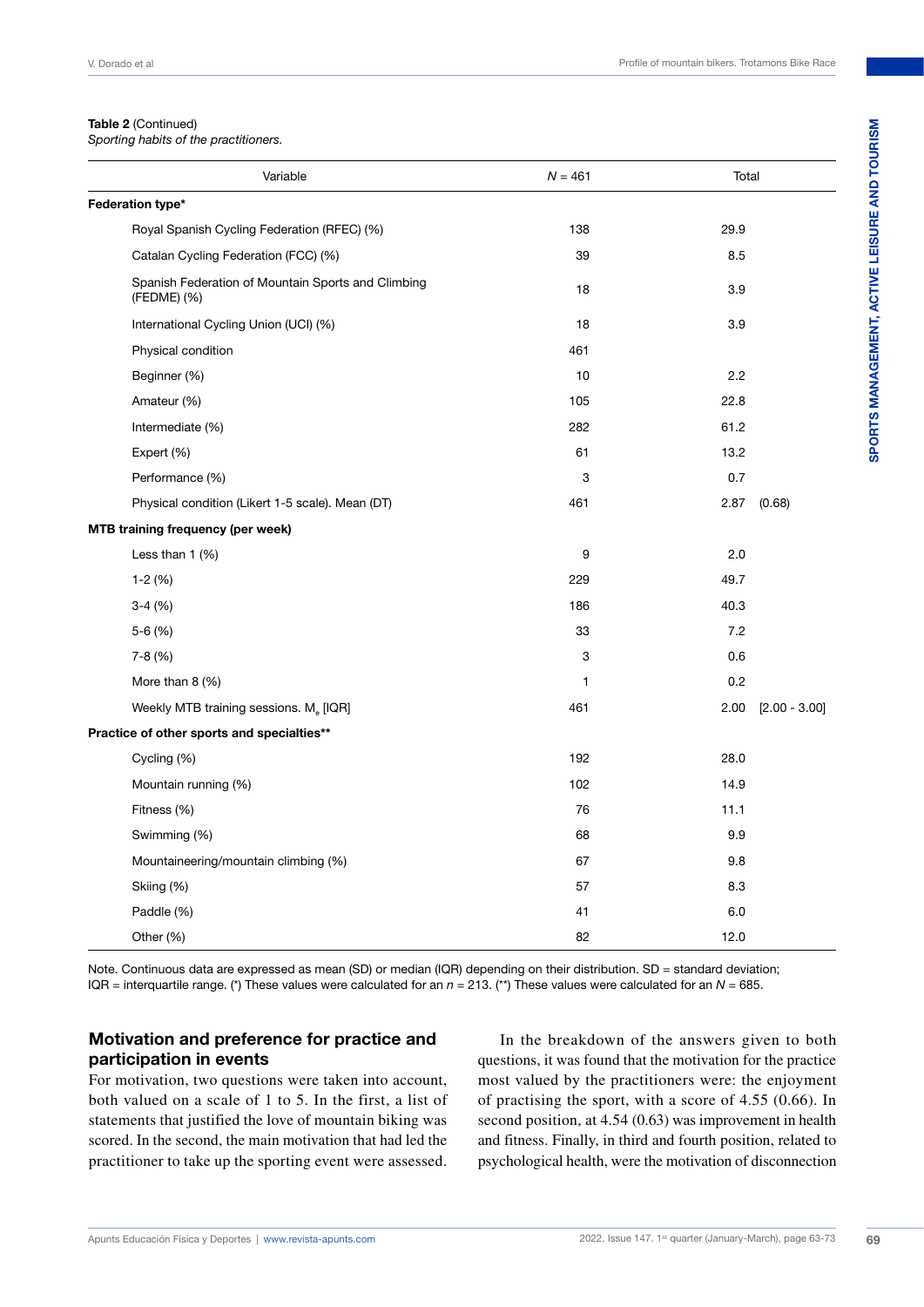and the improvement of various levels (psycho-physicalemotional), with values of 4.36 (0.77) and 4.42 (0.71), respectively (Figure 2).

Regarding the motivation for participation (Figure 3), the motivation of enjoyment produced by participating in a mountain biking event with a 4.43 (0.72) stood out above the rest, followed by the improvement in physical condition that occurs during the competition, with a 4 (1.02). Finally, in third place, was the motivation for personal improvement that the event itself produces.



### **Figure 2**

*Motivations for the practice (Likert scale 1-5).*



### **Figure 3**

*Motivations for participating (Likert scale 1-5).*

**SPORTS MANAGEMENT, ACTIVE LEISURE AND TOURISM**

SPORTS MANAGEMENT, ACTIVE LEISURE AND TOURISM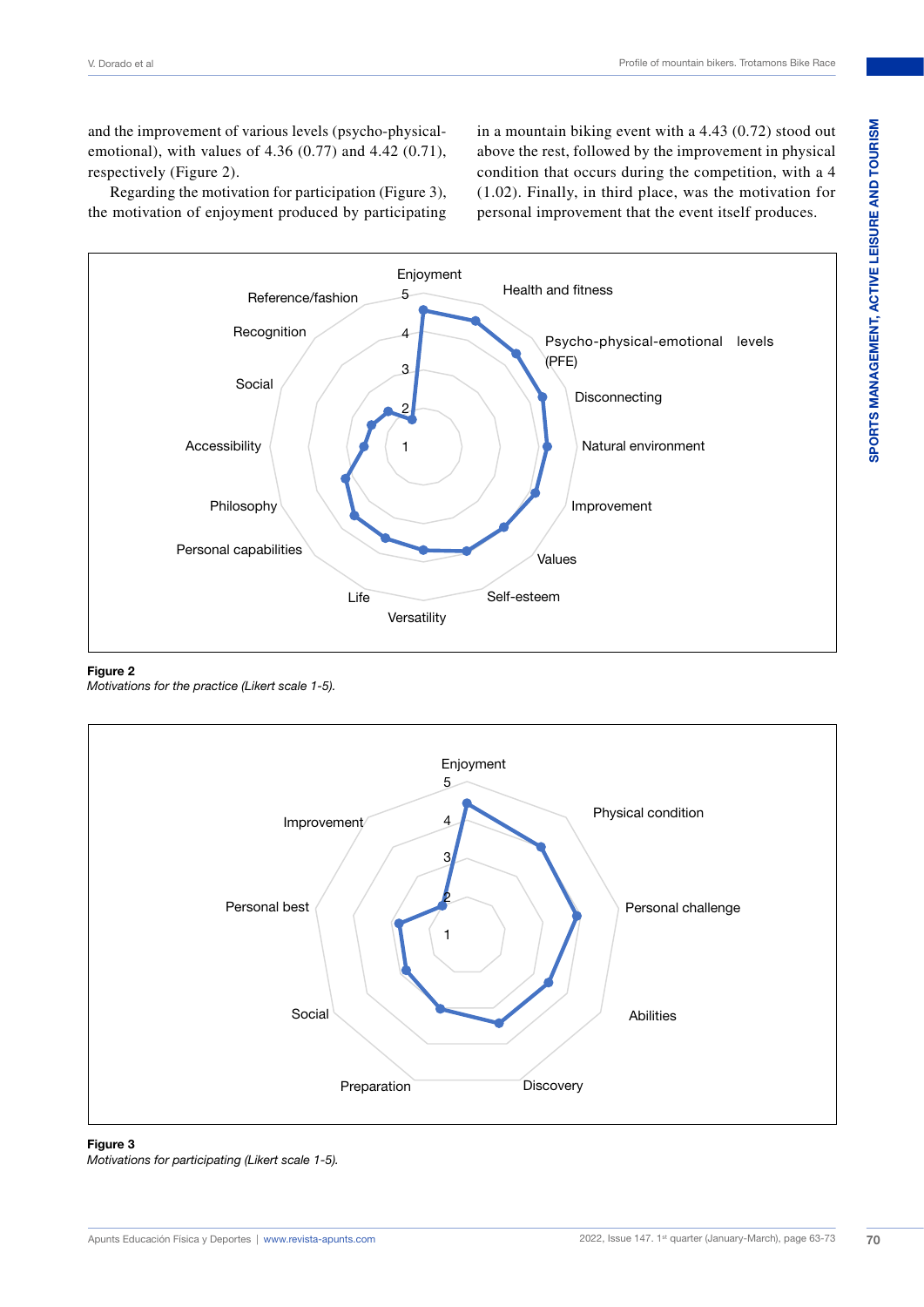Regarding the preferences in the design of mountain bike races (Figure 4), there were nine attributes valued by the practitioners on a scale going to 4, with social resources (support staff, care, etc.) as the attributes given the highest level of importance, at 3.59 (0.51), closely followed by the logistics of the event (parking, public transport, etc.), at 3.53 (0.55), and the physical resources of the organisation (arrival, departure, refreshments, etc.), at 3.51 (0.58).



### **Figure 4**

*Preferences in the design of MTB races (Likert scale 1-4).*

Finally, Figure 5 shows the importance that practitioners gave to the services and equipment in mountain biking events. Attention to the practitioner was found to be the most valued, at 4.52 (0.63), followed by the race route, at 4.37 (0.70).

In third and fourth place were the refreshment stations, at 4.31 (0.80), and the entrances and parking, at 4.28 (0.77).



### **Figure 5**

*Level of importance of services and equipment in mountain biking events (Likert 1-5 scale).*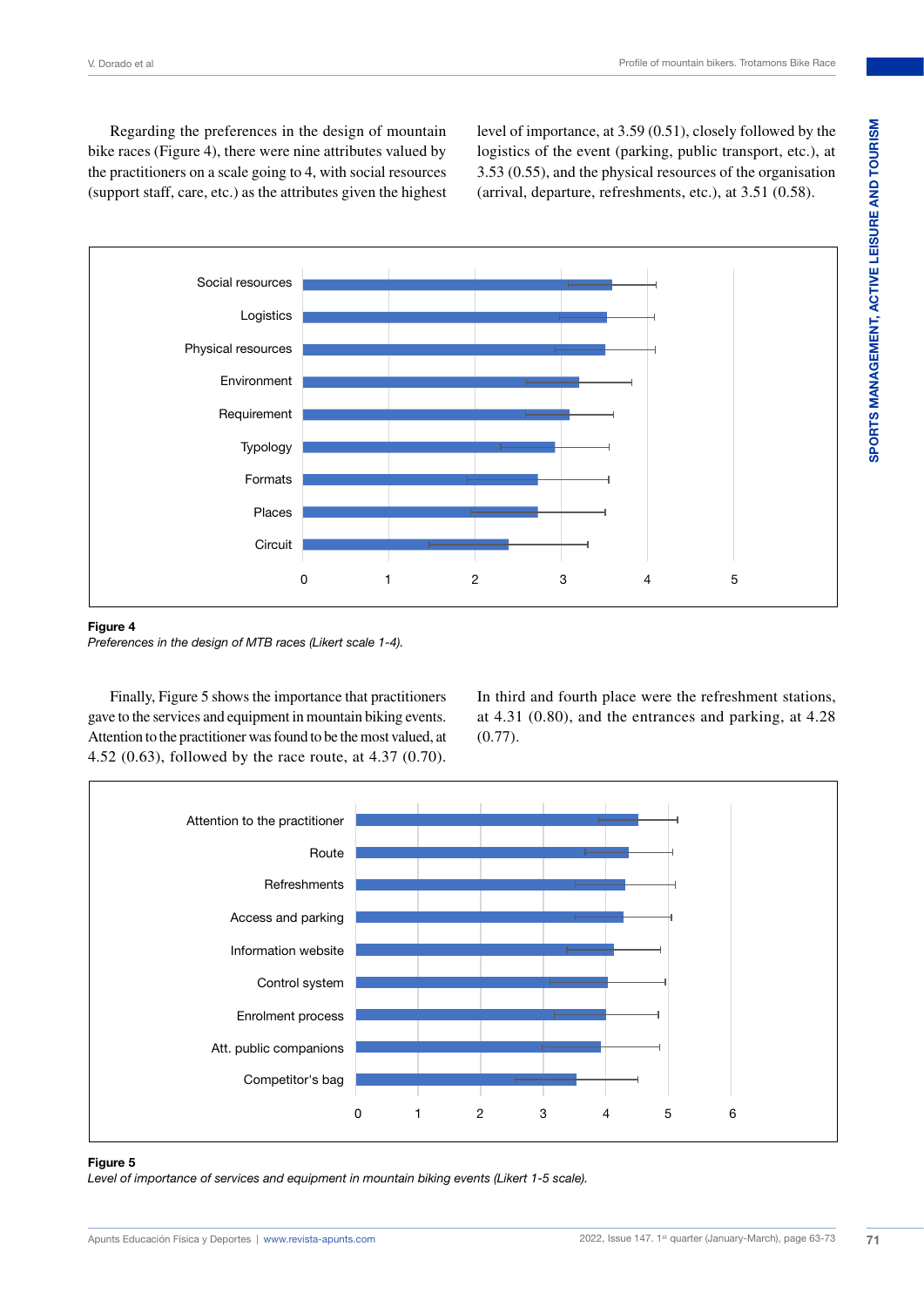### **Discussion**

With regard to sociodemographic characteristics, the results produced by this study, in line with those of previous studies, such as those carried out by Cessford (1995), Rejón-Guardia et al. (2020), Roberts et al. (2018) and Seguí-Urbaneja et al. (2020), showed a great predominance of males over females, with a clear presence of a medium-high educational level. However, as regards the age range, differences were found with respect to the studies by Cessford (1995) and Rejón-Guardia et al. (2020), an aspect that agrees with the studies by Roberts et al. (2018) and Seguí-Urbaneja et al. (2020).

Regarding sporting habits, agreement was observed in the frequency of training (between one and two weekly sessions) with the results obtained by Cessford (1995), Rejón-Guardia et al. (2020) and Seguí-Urbaneja et al. (2020). However, with regard to how long the sport had been practised for (more than 5 years), differences were again found with respect to the studies by Cessford (1995) and Rejón-Guardia et al. (2020), agreeing with the study by Roberts et al. (2018) and Seguí-Urbaneja et al. (2020).

Regarding the level of environmental sensitivity, the difference to the study carried out by Farías-Torbidoni et al. (2021) at a mountain race event, the results found in our study showed the presence of a 20% lower level of sensitivity compared to mountain runners. Taking into account Heer et al. (2003), this could be related to the academic level of the participants surveyed. These data, in our case, were 24.6% below the results found by Farías-Torbidoni et al. (2021).

It is necessary to point out the similarity of the results obtained for the motivations receiving the highest score from the practitioners, both in relation to the practice itself and with the participation in mountain biking events: enjoyment, the improvement in physical condition and in psychological health. These agree with the two main motivations for participation in events found by Kruger et al. (2016). The differences in the motivations found in the results of the studies by Bordelon and Ferreira (2019) and Getz and McConnell (2011) could be justified by the recreational-competitive nature of the Trotamons Bike Race event, that has taken place for many years in the town of Fraga and which has great symbolism among the local population and the surroundings, compared to the events covered by those authors (large MTB events).

Finally, regarding the results obtained for the most valued aspects of the organisation of the Trotamons Bike Race event, it is worth highlighting the highest score achieved by these three items: attention to the runner, design of the route and supplies, with the competitor's bag being the least valued. This result should be taken into account when prioritising actions and resources in the organisation of a mountain biking event, in which a significant part of the economic resources is usually allocated to the preparation of the competitor's bag.

### **Conclusions and recommendations**

The study carried out has made it possible to establish a profile of the mountain biker, with the following characteristics: mostly male (94.4%); with a mean age of 43.49 (8.97) years; university level studies (36.4%); salaried (57.9%); married or with a partner (79.8%); with more than 5 years of practising the sport (72.9%); with low environmental sensitivity (67.2%); taking part in more than one sport and speciality (74.6%); with high federation membership  $(43.6\%)$ ; in medium physical condition  $(61.2\%)$  and with a training frequency of 1-2 sessions per week (49.7%), with the following main motivations for practising this speciality and participating in mountain biking events identified: the enjoyment and the improvement of physical condition and of psychological health.

Based on the results obtained, the need to generate promotional strategies in order to increase the participation of women in this type of sporting event is obvious. On the other hand, taking into account the environmental problems that the practice of mountain biking creates and the history of best practice guides in other sports (mountain running), there are two recommendations one can get from the results obtained in this regard: an increase in actions that promote environmental awareness and sensitivity from the organisations that promote MTB events (giving visibility to the actions they perform to minimise impacts) and a greater integration of the structure these events consist of (improving publicising and communication of the results of the studies of the environmental consequences of this sport).

Finally, the preferences of the practitioners have made it possible to identify the social resources (staff, sportsperson care, etc.), the logistics of the event (entrances, parking, public transport, etc.) and the physical resources (refreshments, assemblies, etc.) as the most valued aspects in the design of a MTB event, in which a greater effort should be made in the management, prioritising these aspects over others such as: that the event is included in a race circuit, that there is a tourist offering associated with the event or the type of MTB event itself (recreational, competitive, charity, etc.), being less important to the practitioners.

### **Limitations and future prospects**

*Limitations.* Data collection was carried out at a single MTB event (a popular one), so the results cannot be extrapolated to the general population.

*Future perspectives.* Expand the case studies taking into account the level of the competitive races (beginner, intermediate and performance) to characterise the profile of the mountain biker at the regional level.